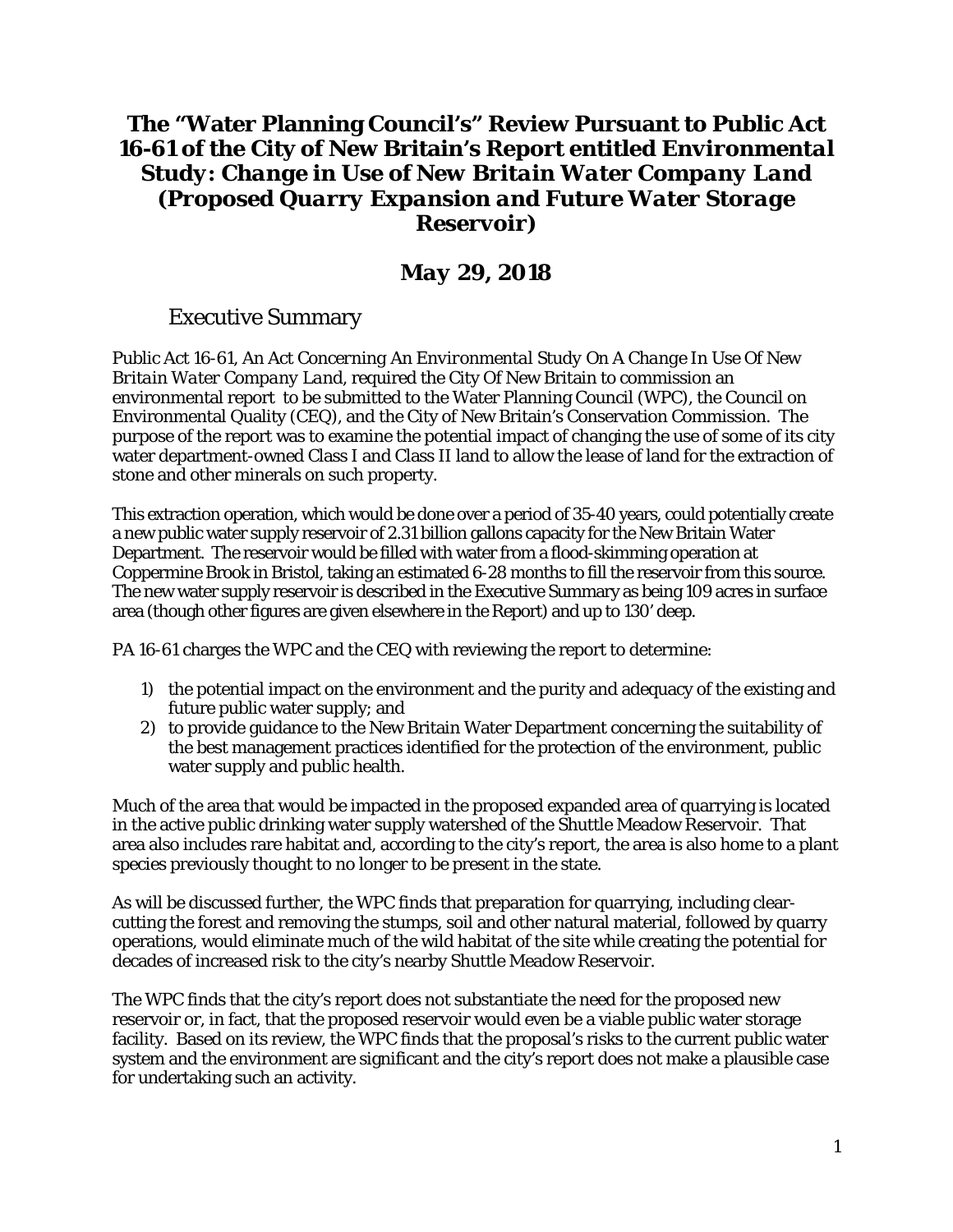## **Discussion**

The city's report was submitted to the WPC, the CEQ and the City of New Britain's Conservation Commission on 2/27/2018. Specifically, PA 16-61's list of expectations for the city of New Britain's study are to determine:

- I. likely environmental impacts of such change of use on local hydrology, forest ecology, natural land resources and formations, and wetlands systems;
- II. long-term water supply needs for the city of New Britain as well as interconnected, and reasonably feasible interconnected, water companies in the general geographic region surrounding the areas supplied by the city of New Britain's water reservoir system;
- III. likely safe yield increase to the city of New Britain's water reservoir system that could be supplied by such change of use;
- IV. impact on raw reservoir water quality that is likely to occur from such change of use;
- V. procedures and steps that are available to minimize environmental impacts from such change of use; and
- VI. permits required for such change of use

The WPC and CEQ are required to provide their written comments to the City of New Britain not later than ninety days after receipt of the city's report. Where possible, the WPC describes various permitting and regulatory processes likely to apply, but it is important to note that a thorough determination is not possible at this time given the limited scope of the report and, therefore, this review.

## *Impact on the Existing and Future Public Water Supply*

One of the WPC's key concerns regarding the report is the discrepancy in the analysis of New Britain Water Department's (NBWD's) future supply capacity when compared to the NBWD Water Supply Plan and the Water Utility Coordinating Committee (WUCC) Integrated Report. This report identifies a number of losses of safe yield in the long-term planning periods that yield a margin of safety significantly lower than the other planning documents. These projected losses are inconsistent with other existing plans and the report provides no documentation or analysis to substantiate the figures.

The city's Water Supply Plan and the WUCC Integrated Report show that the New Britain Water Department has excess water supply with respect to demand now and through the 50-year planning period, even using the increased demand projections provided by Lenard Engineering, without a new reservoir. The city's report relies upon the confluence of a series of speculative and undocumented contingencies relative to both water demand and supply occurring in unison in order to justify the need for a new reservoir. The chance of all of these contingencies occurring is extremely remote. Therefore, the need for this 2.31 billion gallon storage reservoir has not been documented.

Much of the area that would be impacted in the proposed expanded area of quarrying is located in the active public drinking water supply watershed of the Shuttle Meadow Reservoir. Surficial activities associated with the quarrying operation, including clear-cutting the forest and removing the stumps, soil and other natural material could create a significant water quality risk to the reservoir. The report does not adequately document how this operation will be conducted. There is no information as to whether this process will be done incrementally or immediately, nor what protections will be instituted. It appears that there is a potential for decades of increased risk to Shuttle Meadow Reservoir, without adequate analysis of potential impacts to water quality and quantity.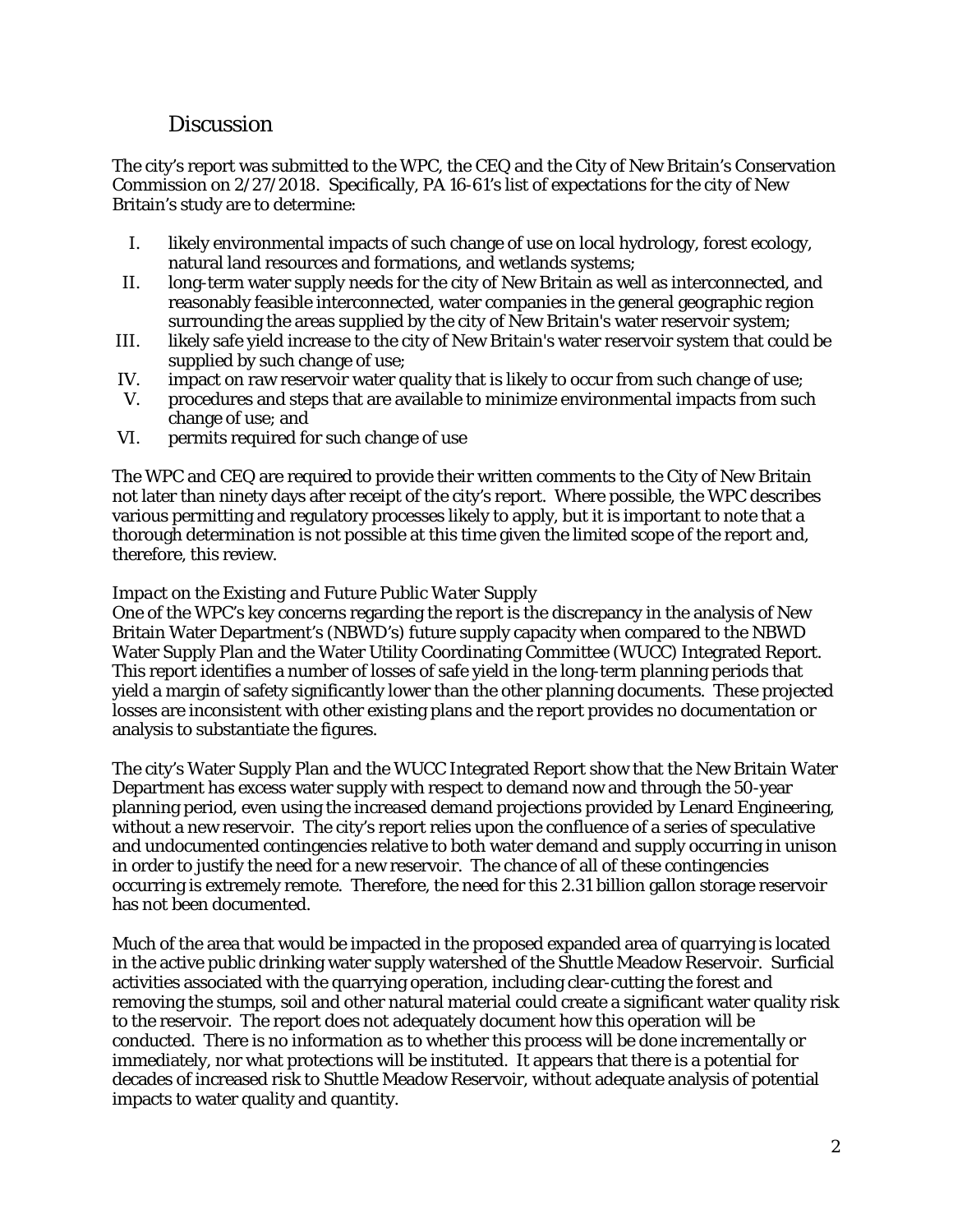### *Impact on the Environment*

There are multiple significant environmental issues and impacts which arise in connection with the proposed quarry/ reservoir. These fall chiefly within the categories of core forest impacts, vernal pool and wetland impacts, impacts to State-listed species, relocation of the Metacomet Trail and inconsistencies with the Connecticut Water Quality Standards.

The proposed project site lies within a 1,000-acre block of core forest. Core forest, defined as interior forest blocks of 250 acres or more that are at least 300 feet from non-forested areas, have been severely impacted by development and fragmentation in Connecticut. Due to the many values they serve, particularly for wildlife habitat but also for recreation and for protection of water quality, core forests have been targeted for preservation by Connecticut DEEP. Core forest blocks of this size are particularly valuable in the more developed parts of the state such as central Connecticut, where this project is located.

Within and immediately adjacent to the project site are eight vernal pools and ten wetlands, with five of the vernal pools being located within the wetlands. The project would eliminate over one-third of the wetland acreage on the project site as well as three of the eight vernal pools including the most valuable one. The Report is almost completely silent on measures to mitigate or compensate for these losses and it would be difficult, if not impossible, to implement meaningful mitigation or compensation measures given the hydrology and topography of the site.

Three State-listed species of special concern, namely the eastern box turtle, the spotted turtle and the Jefferson salamander, would be impacted by the development of this reservoir. In addition, four plant species currently known only from historic records may occur on this site, and one of these, last reported in Connecticut in 1879, was identified on the project site within the footprint of the reservoir.

Several hundred feet of the Metacomet Trail, part of Connecticut's Blue-blazed Trail system, would need to be relocated should the reservoir be constructed. There is likely to be a suitable alternative alignment available to accomplish this. No impacts to Sunset Rock State Park, which is a short distance west of the project site, are anticipated.

Due mainly to the biological impacts of the proposed action, the project is inconsistent with the Connecticut Water Quality Standards which seek to "restore or maintain the chemical, physical and biological integrity of surface waters".

#### Procedures and Steps to Minimize Environmental Impacts

Mitigation measures to reduce the environmental impacts of the proposed action are not addressed in any substantive way in the Report. There is no discussion of the phasing of the reservoir construction, whether land clearing and soil stripping activities for the project would be done all in one operation or phased over time, or any measures to mitigate or compensate for the loss of wetlands, vernal pools and habitat resources. Alternatives to reduce or reconfigure the reservoir to lessen impacts are not considered. As such, the mitigation section of the Report is severely inadequate.

#### Permits Required for the Proposed Action

The proposed action may require several State permits and possibly a Federal permit also. These would include a Water Company Land Change in Use Permit, approval of a new drinking water source, and approval of certain ancillary facilities from DPH, a General Permit for the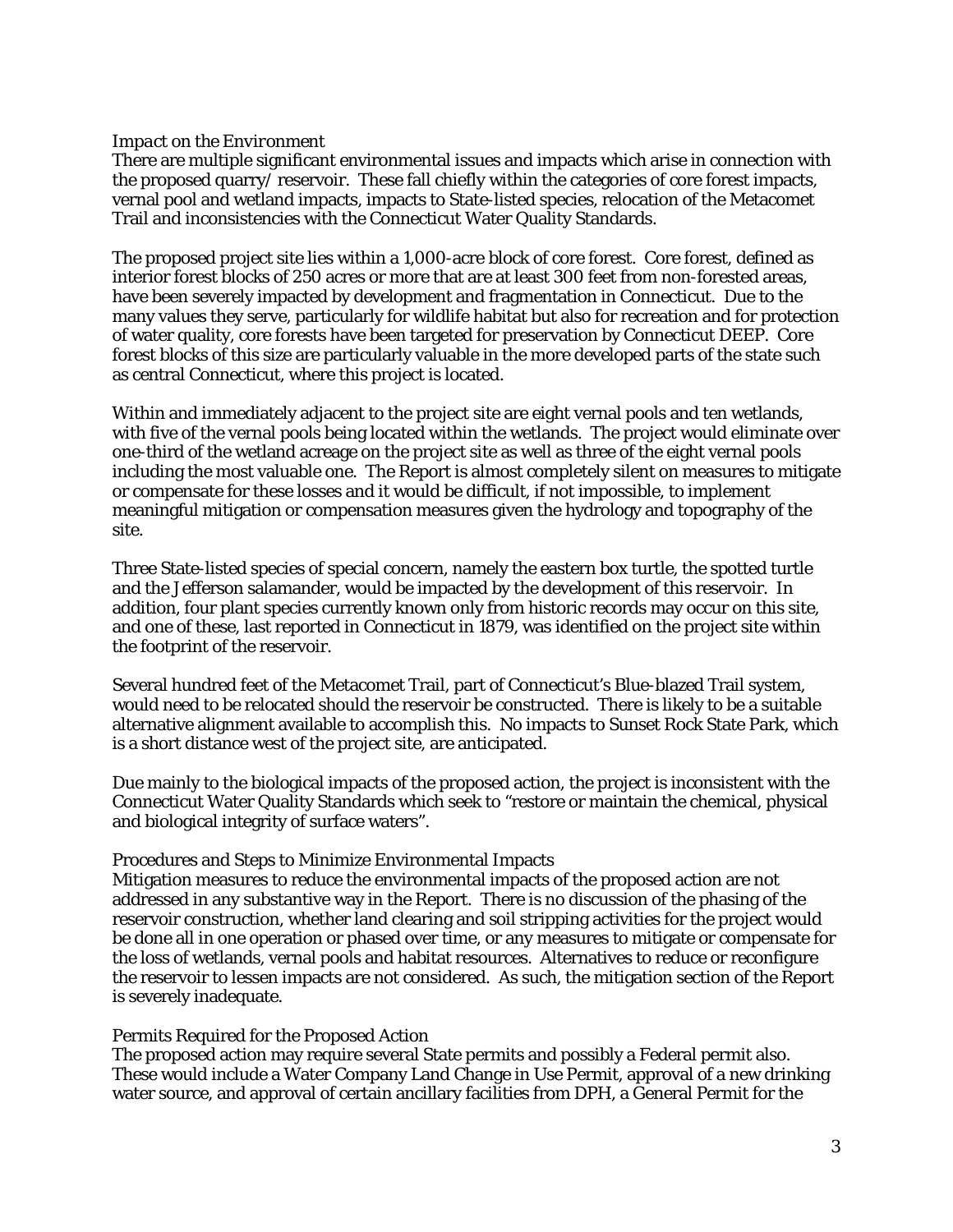Discharge of Stormwater and Dewatering Wastewaters from Construction Activities from DEEP, as well as DEEP-issued Diversion Permits for 1) the alteration/elimination of existing wetlands and watercourses on the site, 2) for the use of the waters of Coppermine Brook to fill the proposed reservoir and 3) for withdrawals from the new reservoir once it is in use. In addition, the Army Corps of Engineers may require a Section 404 Permit which, if needed, would also trigger the need from a Section 401 Water Quality Certification from DEEP.

The following findings are organized in accordance with Sec. 1(b) of PA 16-61's list of expectations: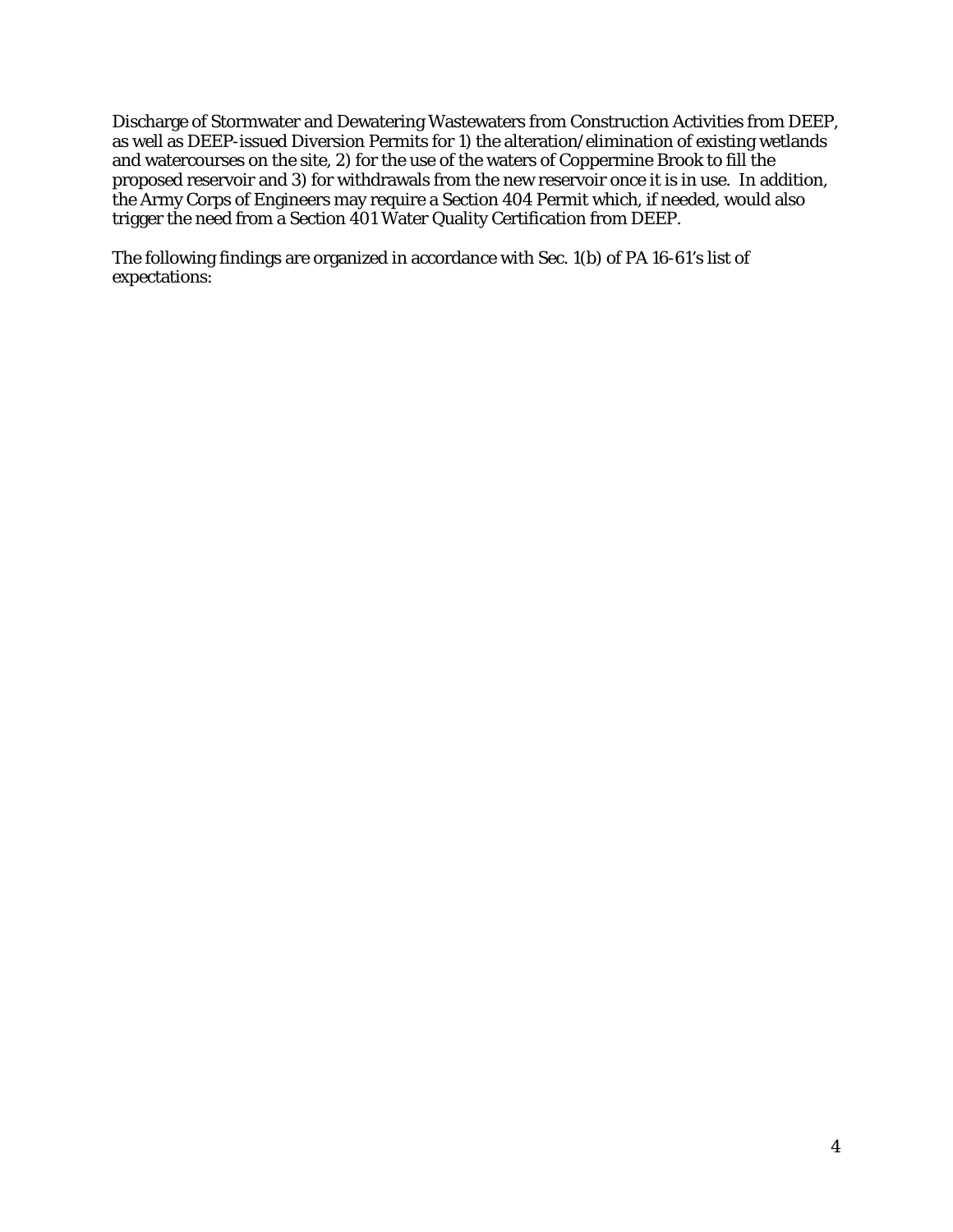# I. Likely environmental impacts of such change of use on local hydrology, forest ecology, natural land resources & formations, and wetlands systems

### Habitat Quality at the Proposed Site

### *Forest Habitat*

 $\overline{a}$ 

Chapter 7 of the Report does a comprehensive job of describing the habitat value of the project site. First, the project site is described as being within a 1,000-acre block of core forest. Core forest is a valuable habitat type which is diminishing across Connecticut, and core forest blocks of this size are rare in Central Connecticut.

The University of Connecticut Center for Land Use Education and Research's (CLEAR) study found that between 1985 and 2006, Connecticut lost 160,960 acres of core forest to housing, development and other uses. As noted in DEEP's *Connecticut Comprehensive Open Space Acquisition Plan (2016-2020),* also known as the *Green Plan,* which is discussed below, if forest development continues at this pace, the landscape's ability to function will be dramatically reduced. For this reason, core forest land is targeted for preservation in the *Green Plan* and the *Forest Action Plan* by the State of Connecticut and its conservation partners such as land trusts, municipalities and water companies.

Connecticut's core forests, defined as interior forest blocks of 250 acres of more that are at least 300 feet from non-forested areas, have been severely impacted by development and fragmentation. DEEP's *Forest* and *Wildlife Action* plans as well as the *Green Plan* call for the retention and protection of core forests. The larger the core forest, the greater value and function of the many attributes of a core forest. Reducing the size of the forest blocks greater than 250 acres has a material effect on that core forest.

The functions and value of core forests are discussed in the *Green Plan.* The *Green Plan* is a statewide planning document developed by DEEP in partnership with other state agencies, municipalities, state agencies, and numerous conservation organizations to guide land acquisitions toward achieving the State's open space goals. The 2016-2020 version of the *Green Plan* presents a coordinated approach for land conservation by the State of Connecticut, through DEEP, DPH, and conservation partners such as municipalities, land trusts and water companies.

Relative to large forest blocks, the *Green Plan* notes their value, highlighting that "Large-scale and intact forests provide key habitat linkages for common and declining wildlife species, such as thrushes and owls, bobcats, numerous insects, and newts and salamanders. In addition, forests add immensely to the quality of life for the state's residents. The ecosystem benefits this system provides are seemingly endless- forests absorb rainwater and slow runoff, reduce flooding, filter pollutants from the air, water and soil, regulate air temperatures, supply outdoor recreation opportunities, and more."<sup>1</sup>

Lastly, the DEEP Forestry Division updated the *Forest Action Plan* in 2015. As the *Forest Action Plan* describes, core forests are important for protecting biodiversity. While core forests provide habitat for many species including generalists that can also use non-core forest and non-forest habitats, some species need large, unbroken blocks of core forest to provide cover,

<sup>&</sup>lt;sup>1</sup> Connecticut Comprehensive Open Space Acquisition Strategy (2016-2020), Connecticut Dept. of Energy and Environmental Protection, p. 121.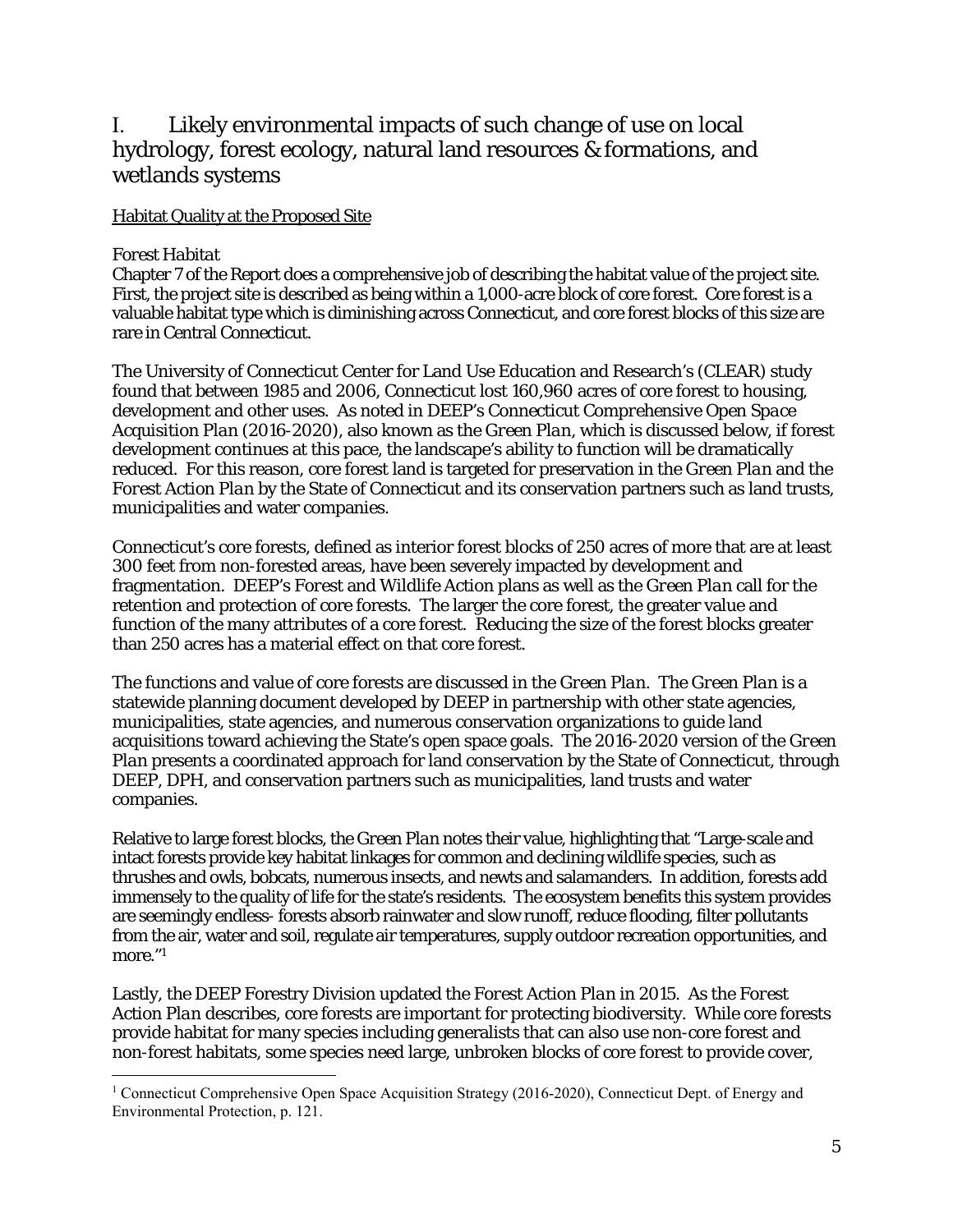forage, and breeding opportunities. Many threatened and endangered species prefer or need large areas of core forest to survive and, as this habitat type is reduced, it becomes harder to keep or reestablish these species. While the total amount of forest is declining in the state, core forest is declining much more rapidly because, in addition to core forest being developed, core forest is also being lost as nearby development turns it into edge or perforated forest, which in turn diminishes some of its value as habitat and its ability to protect biodiversity.

Connecticut's development pattern continues to threaten core forest by encroaching on these important areas from all directions. Once core forest is lost, it is not easily or quickly regained or replaced in other areas so one of Connecticut's 10 Forest Vision Statements states that "in the future, Connecticut will increase the amount of forest protected from development following priority criteria based on core forest areas, Forest Legacy potential, and vulnerability." While still difficult, it is much easier to protect and conserve core forest than it is to create new core forest. The Society of American Foresters believes that "continued declines and fragmentation of the forestland base may lead to the impairment of our forest ecosystems' ability to protect water flow and quality, to provide healthy and diverse forest habitat, and to remain a viable economic resource that provides recreation, timber, and other forest products."

### *Vernal Pools*

The habitat value of the proposed reservoir site is further enhanced by the eight vernal pools found on or immediately adjacent to the site. Due to the vulnerable nature if these uniquely productive habitats, conservation of vernal pools has been included as a high priority action within the 2015 Connecticut Wildlife Action Plan.

Vernal pools are small, shallow depressions in the landscape which fill with water during the wetter periods of the year (spring and late fall), and become drier during the warmer summer months. They support unusually diverse and dynamic assemblages of wildlife much of which is solely dependent on this specialized habitat for one or more periods of their life cycle. Because of the absence of permanent water, fish do not live in these ephemeral pools, making these areas very attractive to certain animals, particularly amphibians, which would normally fall prey to these carnivorous fish.

The amphibian life that use these pools as breeding grounds soon migrate into the surrounding uplands to live out their adult phase. Migration distances vary significantly between species, commonly ranging from 200 feet to a maximum of 750'. Another phenomenon peculiar to vernal pools is that they often exist, as in this case, in groups, which have been shown to function as an interrelated unit, with the interplay between the pools in the group crucial to their long-term biological survival.

In general, the city's vernal pool report methodology is acceptable and its conclusions are sound. All eight vernal pools were found to be of Tier 1 quality, the highest rating, due to the presence of two or more indicator species in each. One such species, the State-listed Jefferson salamander, is particularly vulnerable within the trap rock ridge system present at this site due to their relatively low populations found within these systems.

The impact analysis on the vernal pools presents a stark picture. Of the five vernal pools on the site, three will be destroyed, including the most productive and valuable one, PVP 3. Vernal pools 4 and 5 will also be disturbed. The two on-site vernal pools not directly affected, PVPs # 1 and 2, are the largest, but these pools would see losses to their areas of critical terrestrial habitat, the area within between 100' and 750' of the vernal pools which hosts the non-breeding habitat used by vernal pooldependent species. There would be minor indirect impacts to the three studied off-site vernal pools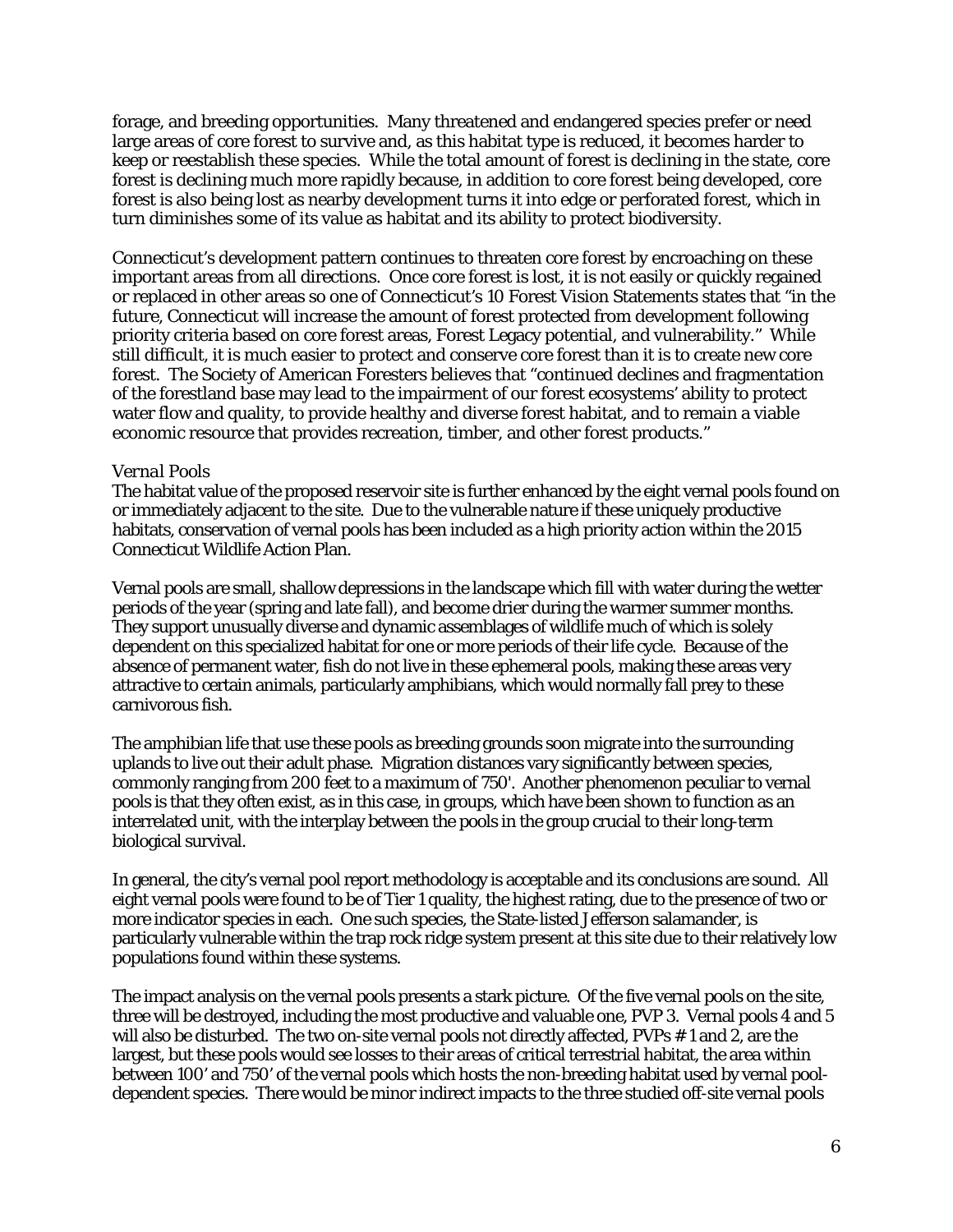immediately south of the project parcel (PVPs # 6-8), with the loss of 9-19% of their critical terrestrial habitat areas.

The city's report recognizes the concept of amphibian meta-populations, i.e., the migration and interaction of amphibian populations between proximal vernal pools. The report foresees impacts to this function as the loss of vernal pools 3, 4 and 5 would operate to disconnect vernal pools 1 and 2 from pools 6, 7 and 8. An upland migration study during the migration season can assess where the amphibians are dispersing after breeding and determine how the upland, interpool migration out of the remaining post-project pools might be affected if vernal pools 1, 2 and 6 were to lose significant amounts of their critical terrestrial habitat.

Another indirect impact on the vernal pools would be affected hydrology after excavation. Pools 1, 2, and 6 are close to the proposed excavation limits which might cause draining of the pools resulting from altered groundwater hydraulic gradients. However, Leggette, Brashears and Graham's hydrogeologic study concluded that, as expected, the pools receive most of their water from overland flow and precipitation, with little or no groundwater contributions. This is supported by the fact that the highest value pool (#3) also is the closest to the existing quarry face (75'). All pools not destroyed are topographically higher than the nearby excavation limit and would continue to be fed by runoff and precipitation.

In general, construction should avoid vernal pools and, should this project move forward, impacts could be significantly reduced by reconfiguring excavation limits to avoid elimination of highest value vernal pool (PVP #3) and its critically necessary 100-foot vernal pool envelope. This could also serve to avoid impact to the western occurrence of the listed species Fir Clubmoss/Coastal Jointweed. The efficacy of this plan alteration would be further informed by the meta-population migration study mentioned above.

Regarding wetlands in general, of the 13.5 acres of mapped wetland on the site, 4.7 acres or 35% will be eliminated, and the largest one not eliminated (Wetland 4) will have its contributing hydrology severely reduced (44%) by excavation. Mitigation plans for this loss are totally underdeveloped, with only a passing reference to wetland creation (the least preferred mitigation method) that could be performed on unaffected portions of the site. Wetland/vernal pool creation would be a considerable challenge given hydrologic/topographic constraints i.e., shallow soils, no groundwater budget. Off-site compensation items are not discussed in the Report.

### Impacts to State-Listed Species at the Project Site

Chapter 7 of the Report discusses impacts to four State-listed species found at the site: eastern box turtle *(Terrapene carolina carolina),* spotted turtle *(Clemmys guttata),* Jefferson salamander complex *(Ambystoma jeffersonianum)* and fir clubmoss, also known as mountain firmoss *(Huperzia appressa).* The first three are species of special concern while the last is a species of special concern- (historic).

The Report adequately describes the locations supporting these species. With the exception of suggesting that suitable off-site habitat for eastern box turtle could be created by doing some selective clearing to create canopy openings, the Report is silent on mitigation and protective strategies. To a large extent, mitigation strategies are not realistically available for any of these species as they are very attached to the specific site locations where they are found. When the site vernal pools, wetlands, or, in the case of fir clubmoss, summit outcrops in dry, sub-acidic forest environment, are destroyed, there is no reasonable mitigation strategy to relocate or protect individuals of these species. The fir clubmoss, discussed on pages 7-8 and 7-24 of the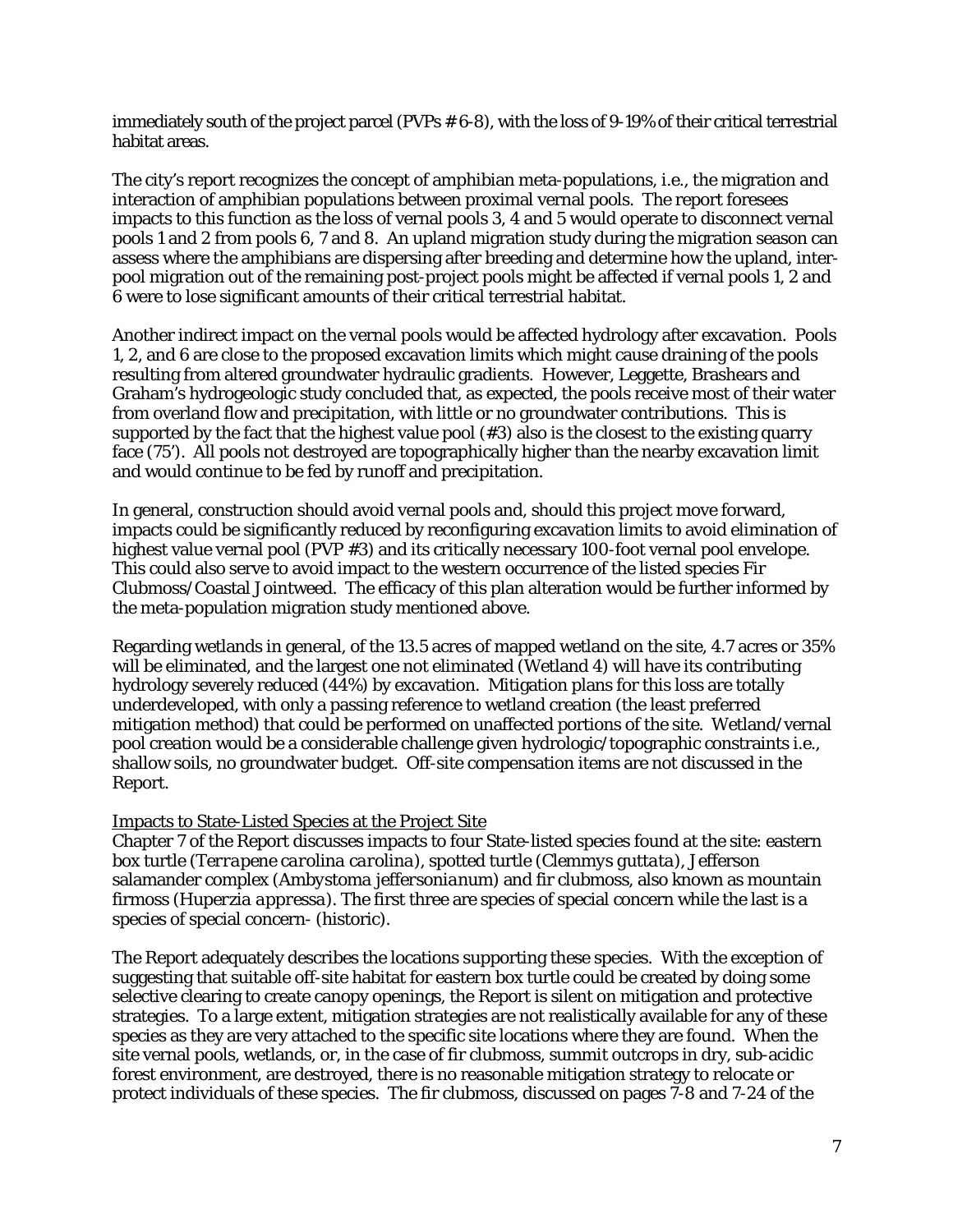Report, is cited as being a species of special concern. As noted above, it is more accurately a species of special concern (historic), meaning the State has no NDDB records of any current population, and this plant is considered extirpated in Connecticut. The last known observation of it was in 1879 in the West Rock area of New Haven. Other New England occurrences of fir clubmoss, or mountain firmoss, are in western Massachusetts, Vermont, New Hampshire and Maine, and it is listed as rare or extremely rare in those areas. Page 7-24 of the Report notes that the two locations where this plant was seen are within the proposed quarry limits.

DEEP would appreciate the documentation of the fir clubmoss, including who identified it, photographs or specimens, and the deposition of any specimens, whether they are in university collections or a personal collection. For the newly reported fir clubmoss, a special plant survey form should be completed and submitted. This form can be found at: http://www.ct.gov/deep/cwp/view.asp?a=2702&q=323460&deepNav\_GID=1628 and sent to the DEEP-NDDB Program email: deep.nddbrequest@ct.gov for proper documentation of a state special concern plant species. Dawn McKay of the DEEP Natural Diversity Data Base program should be contacted with any questions in this regard at (860) 424-3592 or at dawn.mckay@ct.gov

In addition to the State-listed species documented in Chapter 7, several other plant species may occur at the project site and should be surveyed for. Squirrel corn *(Dicentra canadensis)* has historically been reported at Bradley Mountain. This species of special concern likes partial shade in rich hardwood forest, particularly preferring rocky outcrops and deep ravines. It blooms in April-May.

Goldenseal *(Hydrastis canadensis)* is a State-endangered species which has been reported to occur just west of the site. This plant occurs in rich woods, wooded slopes and valleys. It also blooms in April-May.

Tall white bog orchid *(Platanthera dilatada)* is primarily a wetland species, found in wet marshes, fens, bogs and wetlands. It is special concern (historic), being last observed in Connecticut in Plainville in 1900.

Short-stalked false bindweed *(Calystegia sylvatica)* is also a special concern (historic) listing, last observed in Connecticut in Plainville in 1903. Its habitat is meadows, fields and disturbed sites. As discussed in the Report, fields were formerly present on portions of the site, but suitable habitat may no longer by present in the project area.

The dry, sub-acidic forest habitat that runs roughly along the drainage divide between the Quinnipiac and Mattabessett regional basins is a critical habitat type in Connecticut. As such, it is valued more highly than surrounding upland wooded habitats. Dry, sub-acidic forest is characterized by slow growing forest, primarily on or near summits of basalt or other mafic rocks.

No formal contact has taken place between project representatives and the DEEP Natural Diversity Data Base Program. As mentioned, DEEP would appreciate the documentation concerning the occurrence of the fir clubmoss on the site, given that this plant has been considered extirpated in Connecticut.

### Sunset Rock State Park and Metacomet Trail

Sunset Rock State Park is an undeveloped State Park owned by DEEP and located west of the project site between Ledge Road and Interstate 84 in Plainville. There are no amenities or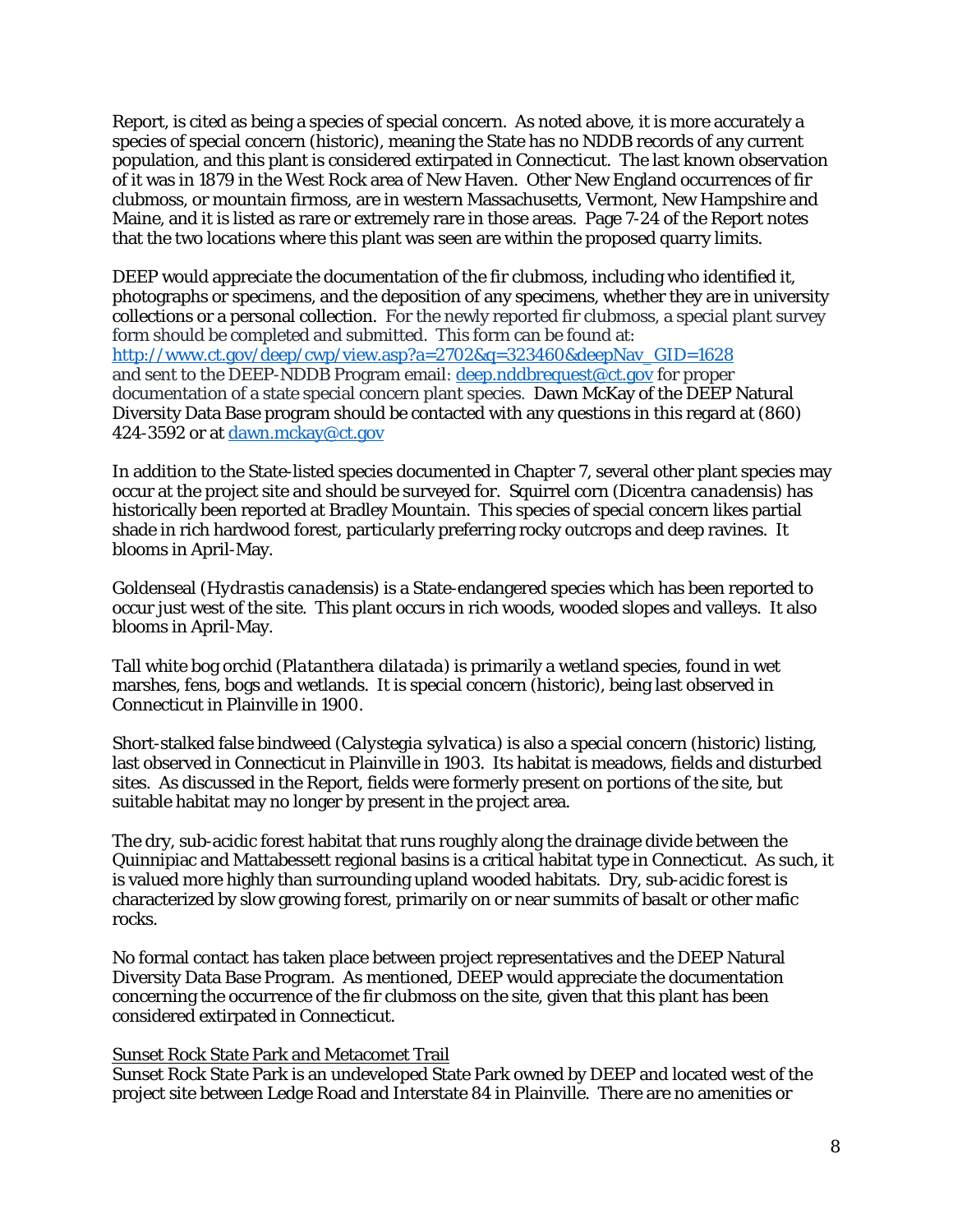facilities provided at Sunset Rock State Park. No impacts to the park are foreseen arising from the proposed activity should it move forward. Some internet mapping of the project area erroneously labels an area immediately south of the Tilcon quarry as Sunset Rock State Park, which has led to some misunderstanding that the park would be impacted by the excavation of the new reservoir.

A portion of the Metacomet Trail in the western portion of the project site would need to be relocated should the proposal go forward. As the quarrying is proposed to proceed from west to east, the trail relocation would need to occur early in the implementation process for the reservoir. The Connecticut Forest and Park Association (CFPA) manages and maintains the Blue-blazed Trail System, of which the Metacomet Trail is a part. Trail relocation would need to be coordinated with and undertaken by CFPA. Although not explicitly required pursuant to PA 16-61, this report would have benefitted from an analysis of potential recreational impacts and benefits, both during and after the quarrying operations.

## General Surface Water Impacts

The proposed quarry expansion would result in significant adverse impacts to surface waters through direct loss from excavation for development of the quarry. The proposed elimination of these surface waters would not be consistent with Connecticut Water Quality Standards. Under the Connecticut Water Quality Standards (§§22a-426-1 through 22a-426-9, inclusive), it is the state's goal to restore or maintain the chemical, physical and biological integrity of surface waters. Surface water includes, among other things, streams, brooks, waterways, wetlands, and other natural or artificial, public or private, vernal or intermittent bodies of water (RCSA §22a-426-1). Where attainable, the level of water quality (i.e., the chemical, physical and biological conditions) that provides for the protection and propagation of fish, shellfish, and wildlife and recreation in and on the water shall be achieved. This standard shall be met, unless a use attainability analysis prepared pursuant to subsections (g) and (j) of 40 CFR 131.10 demonstrates that the surface water has been irreparably altered to the extent that certain designated uses have been permanently lost (RCSA §22a-426-4).

## II. Long-term water supply needs for the city of New Britain as well as interconnected, and reasonably feasible interconnected, water companies in the general geographic region surrounding the areas supplied by the city of New Britain's water reservoir system

The WPC believes that any analysis of the need and/or value of any potential new drinking water supply source must consider regional water supplies and demands, but the city's report does not. NBWD should maintain a dialogue with neighboring public water systems, with the Central Corridor and Western Water Utility Committees (WUCCs) being key forums for regional water supply planning discussions.

## *WUCC Plan*

The city's report reaches significantly different conclusions about the New Britain Water Department's long-term water supply and demands than the recently-circulated draft Central Corridor Integrated Report. This 2017/2018 report was developed on behalf of the area's WUCC, which includes the city water department, and the draft is available at http://www.portal.ct.gov/-/media/Departments-and-Agencies/DPH/dph/drinking\_water/pdf/CentralPreliminaryIntegratedReport\_20180315.pdf.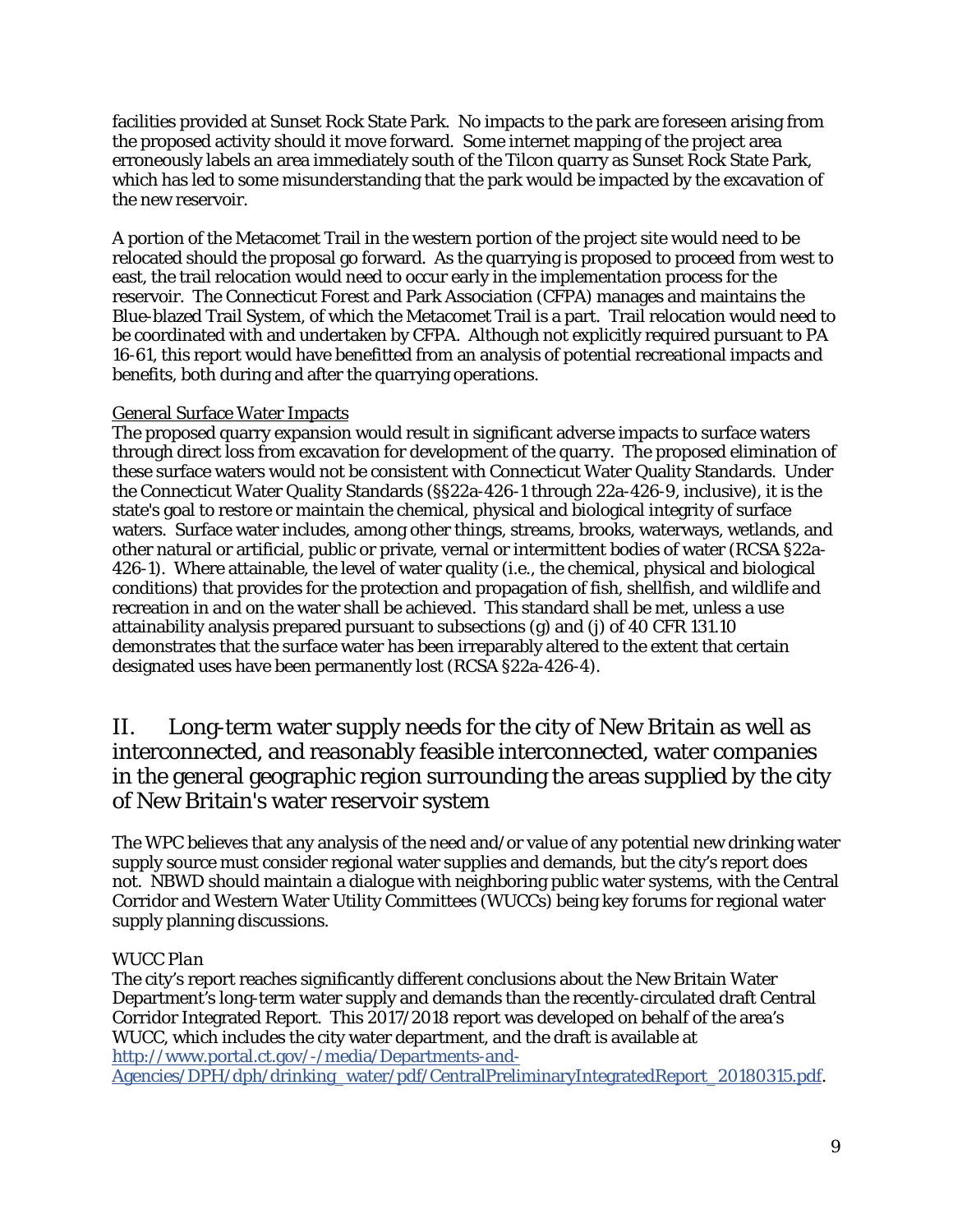The WUCCs, a collaboration between water utilities and regional planners, worked for two years to develop comprehensive integrated reports to guide future regional water supply planning. Although some of New Britain's report was likely drafted prior to the issuance of the WUCCs' integrated reports, those reports are now published and should be a primary consideration in the analysis of the viability of this concept. The regional supply concept, described in detail in the WUCC Integrated Report should be a part of any analysis of future sources and future supply and demand calculations.

The city's and the WUCC's reports differ significantly regarding margin of safety ratios and other conclusions. One prominent example of the inconsistency between city's finding and those of the WUCC's more thorough regional evaluation is the difference between the 2060 margin of safety (MOS) ratio reported by each. The WUCC report forecasts a minimum MOS ratio of 1.41 in the year 2060, suggesting that the city will likely have a significant surplus of water available at that time. The report provided by the city, on the other hand, forecasts a ratio as low as 0.97, indicating that the water supply would fall short of demands.

## *Available Water and Margin of Safety*

The New Britain Water Department has excess water supply with respect to demand now and through the 50-year planning period, with Table 12-1 of the city's report indicating a current Margin of Safety of 1.94 and a projected Margin of Safety of 1.48 in the year 2060 using the demand projections provided by Lenard Engineering, even without a new reservoir. The Department of Public Health recommendation is to maintain a Margin of Safety of at least 1.15. This information is contained in Section 3E of the DPH-approved 2007 revision to New Britain Water Department's water supply plan. It is unclear why the water supply plan analysis, also conducted by Lenard Engineering, offers significantly different findings than this report.

The city's report does not mention the potential Lamson Corner Reservoir in Burlington. This potential future source is documented in NBWD's approved water supply plan. NBWD has made a significant investment in this source, with the acquisition of a significant amount of land in Burlington. The report should identify if the proposed quarry reservoir will modify NBWD's plans for this future source and why the quarry reservoir concept is preferable.

The city's report's discussions of available water and margin of safety calculations presume a 1 MGD reduction in the purchase of water from the MDC due to the impact of streamflow regulations on the MDC supply. The report, however, did not include the availability of the existing 5 MGD from the MDC's Nepaug Reservoir to the System's total available water. The agreement with the MDC is infinite and the 5 MGD is available to New Britain for as long as it wishes (up to 10 MGD per day is permitted, though the calendar year average may not exceed 5 MGD). The availability of such water from MDC should have been explained in the city's report.

In total, the city's report details an approximate 7 MGD loss of safe yield in the planning report's period, as follows: a 2 MGD reduction due to DEEP minimum streamflow releases, starting in 2027, an additional 1.82 MGD (10 %) reduction in safe yield due to climate change, an additional 1.82 MGD (10 %) reduction due to potential water diversion permit restrictions, and a 1 MGD reduction in available supply from the MDC interconnection. The above noted losses are projections and assumptions, with the report providing no documentation or other basis for them. The city report's analysis postulates all of them occurring, and, therefore, the resultant reductions in water supply and margin of safety are overly conservative and speculative. Again, these compounded loss assumptions are not included in the approved water supply plan produced by Lenard Engineering. It also differs from the analyses done for the WUCC Integrated Report.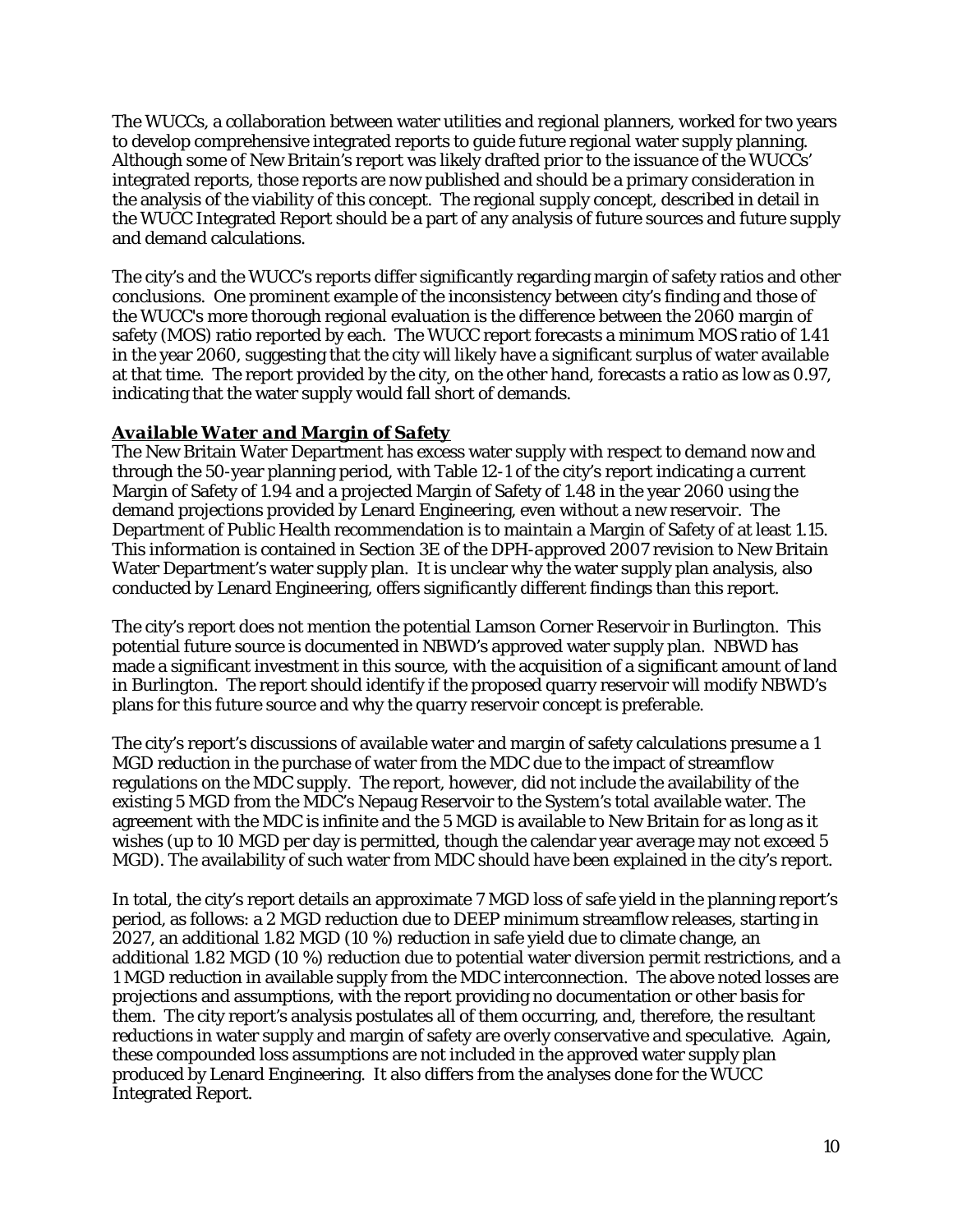Relative to potential reductions in available water supply due to increases in required releases under the 2011 Minimum Stream Flow Regulations, the stated reductions in available water due to these requirements are unsubstantiated and lack a safe daily yield model analysis.

The city's report, on Page 12-1, states that New Britain will have to provide downstream releases to meet DEEP Minimum Streamflow regulations for all surface water sources. However, Shuttle Meadow Reservoir and Wasel Reservoir are expected to be exempt from these regulations, while North and South Hart Pond are expected to be required to make only minimum releases. Detail should be provided on how the 2 MGD reduction in safe yield was estimated. It should also be noted that the Kensington Fire District, Berlin Water Control Commission, and Valley Water Systems have no active reservoirs, so will be unaffected by the release requirements. Finally, Bristol Water Department has 6 surface water reservoirs, 5 of which DEEP expects to be exempt from making streamflow releases.

The demand projections include a number of unsubstantiated, conservative assumptions. For example, page 5-17 states that Valley Water System's Average Day Demand is expected to decrease by 23% by 2060. Valley has not purchased any water from New Britain over the last five years presented in the report, yet the maximum amount in accordance with the purchase agreement is assumed. In addition, a 1 MGD reduction in available supply from the MDC interconnection was added to the supply assumptions without basis. And the report speculates a 10% reduction in supply due to "potential water diversion permit restrictions". All of these assumptions are unsubstantiated reductions in available water supply and appear to be unrealistic.

The projections do not include any expectation for further water conservation and other efficiencies, such as the continuing decrease in average day demand due to normal change-out of plumbing and replacement with low-flow fixtures. In addition, due to energy and wastewater discharge permitting costs, new industrial users are highly motivated to minimize water use, so an increase in 1 MGD from existing and future users is unsubstantiated and appears unrealistic.

The WPC notes that the city's report, on Page 5-4, states that non-revenue water is 19.5%, which is above the recommended 15%. Efforts to reduce non-revenue water to below 15% should be the top priority before considering adding new sources and the report does not make any mention of reduction of this lost water.

# III. Likely safe yield increase to the city of New Britain's water reservoir system that could be supplied by such change of use

Although the proposed 2.3 billion gallons of storage would, when the reservoir is in full operation as projected in 40 years, add an expected 2 MGD to the safe yield of New Britain's system, it will for now and until then reduce the system's safe yield by 0.16 MGD due to the quarry operation on the class I and II water company owned land in the Shuttle Meadow watershed area. It is not clear, based on the report's description of this analysis, whether the described supply increase is plausible. The report does not clearly indicate whether or not the water used to fill the quarry reservoir would otherwise be usable in an existing reservoir.

Although not mentioned in the city's report, the nearby Plainville Reservoir was issued an abandonment permit in 1997. The report does not mention this water body or provide an analysis of its potential future reuse for water supply.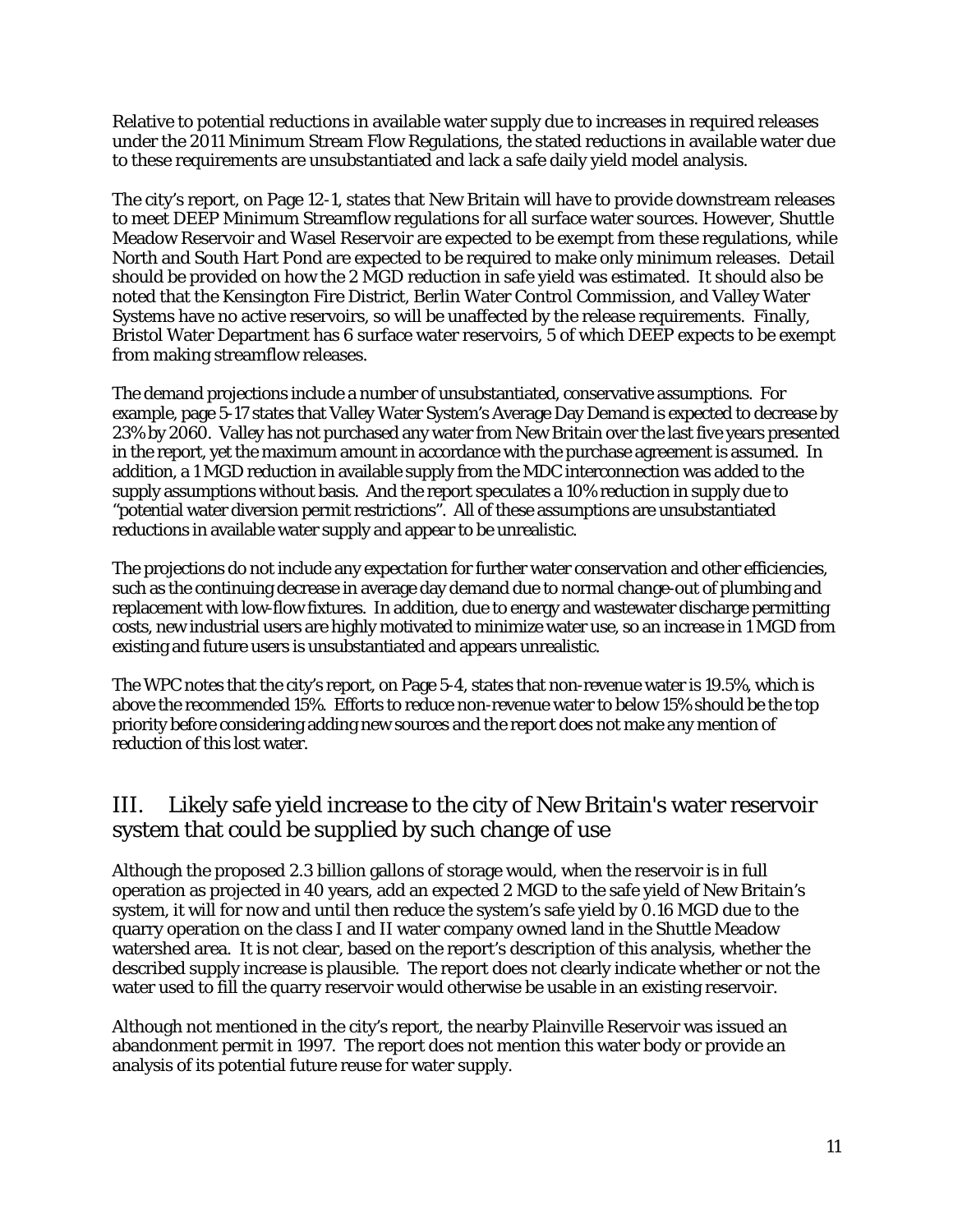## IV. Impact on raw reservoir water quality that is likely to occur from such change of use

## *Perchlorate*

The report documents detectable concentrations of perchlorate in the surface water that currently exists at the quarry. The United States Environmental Protection Agency (EPA) has determined that perchlorate is a human health risk and has indicated this contaminant will be regulated in the future (https://www.epa.gov/dwstandardsregulations/perchlorate-drinkingwater) as part of the Safe Drinking Water Act (SDWA). Testing performed in 2017 did not detect perchlorate, but the minimum detection limit of this monitoring was 80 times higher than the original testing that detected it. Perchlorate is a blasting agent, and is a concern in quarry reservoirs. A nearby example is a quarry reservoir in Rockport, Massachusetts (https://www.mass.gov/lists/perchlorate-background-information-and-standards ). The city's report does not analyze the potential for an increase in the occurrence of this chemical as a result of expanded quarrying.

## *Trichloroethylene (TCE)*

TCE and 1,2,4-trichlorobenzene were detected in the raw water quality monitoring. TCE is a known human carcinogen and is a drinking water contaminant regulated by CT DPH and EPA under the SDWA. TCE was identified in lab sample #160-22536-A-4 MS at a level that exceeds the proposed maximum contaminant level (http://www.portal.ct.gov/-/media/Departmentsand-

Agencies/DPH/dph/environmental\_health/eoha/pdf/032415TCEmcldecember2014apdf.pdf?la  $=$ en). The presence of this contaminant does not appear to be referenced or analyzed in the city's report other than in the raw laboratory data. There is a health risk associated with TCE and with 1,2,4-trichlorobenzene, which is also a regulated contaminant

(https://eregulations.ct.gov/eRegsPortal/Browse/RCSA?id=Title%2019|19-13-B|19-13-b102|19- 13-b102 ). The city's report does identify this contaminant's occurrence and notes "this compound is not anticipated to be an issue." The detection of these chemicals is a concern for the WPC; it is also not known if and how much the use of these chemicals would be increased due to the expanded quarrying operation detailed in the city's report. The report does not appear to analyze the potential for an increase in the occurrence of these chemicals as a result of expanded quarrying.

## *Stratification*

According to the city's report, the proposed reservoir will be susceptible to stratification, which may result in variations in water quality at different depths. Water quality in the completed reservoir is a factor which is not adequately addressed in that report. The depth of the proposed reservoir, up to 130', will result in stratification of the stored water, with a potential for deeper water to develop low dissolved oxygen levels. Such conditions can result in mobilization of metals such as iron and manganese from the walls and floor of the reservoir. Water quality concerns at greater depths might render a considerable part of the reservoir's water unusable.

## *Manganese*

The city's report did not evaluate the potential for manganese to exceed water quality standards in the proposed reservoir. Manganese can be leached from basalt like that proposed to be quarried, with this risk likely increasing due to the expectation for pulverized rock from blasting or from a submerged rubble layer to remain in the completed reservoir. DEEP indicates that manganese has been a problem in discharges from other basalt quarries in Connecticut. Manganese is being studied by the EPA under the UCMR4 for possible future regulation in public drinking water. For private wells, the DPH action level for manganese is currently 500 micrograms/liter.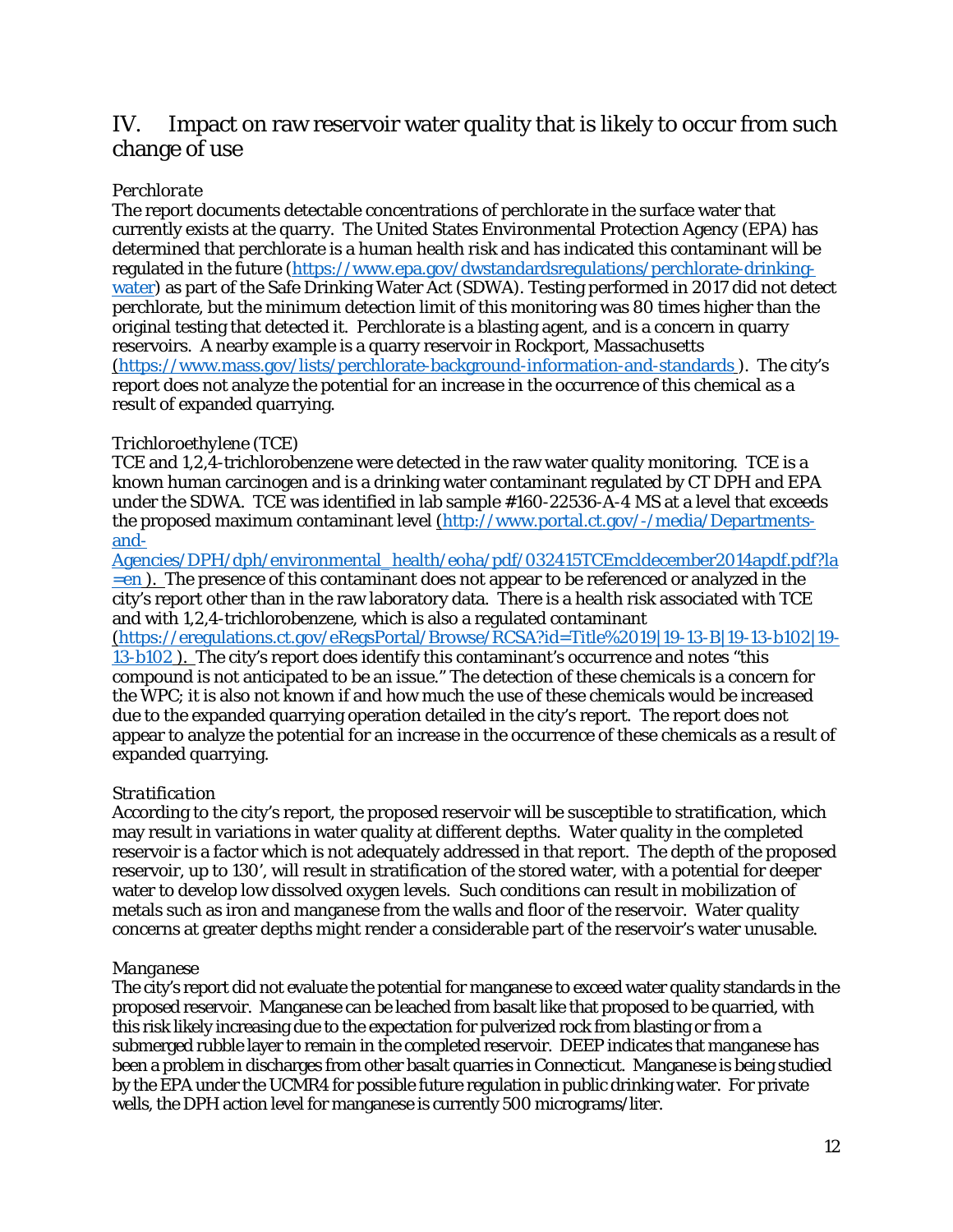#### *Reservoir Operation*

The city's report proposes that the reservoir would be served by an outlet structure capable of withdrawing water from various depths. The report does not discuss the potential impact if water with low dissolved oxygen is pumped directly to the treatment plant, which is one option mentioned in the report. Contaminants likely to result from water stagnation are typically treatable with the existing treatment process, but can significantly increase the effort and cost of treatment.

Ideally, water would not remain in such a reservoir for an extended period of time and the city's report references this on page 8-7. The desire to use the water of the new reservoir more rapidly to minimize stagnation must be balanced against the high cost of pumping replacement water from Coppermine Brook and the need to provide available capacity in Shuttle Meadow Reservoir to accommodate inflow from the new reservoir.

The city's report only considered the water quality of Coppermine Brook under low or normal streamflow, not during the higher stream flow periods when flood-skimming would occur. Water quality is likely to be significantly different at that time. In particular, the water is likely to have very different levels of organic chemicals, inorganic chemicals, microorganisms including legionella, crypto, giardia, sediments and other organic matters that can get washed into the brook as rain water passes through the streets and the terrain of the Coppermine Brook watershed. This lower quality water will then be pumped to be stored in the proposed quarry reservoir and the subsequent residence period is conducive to the proliferation of a long list of contaminants, such as perchlorate or industrial solvents, that the existing treatment plant may not have the capacity to properly treat.

The WPC notes that drainage from the construction sequence and incremental construction activities would occur in areas that would remain in the watershed draining to the Shuttle Meadow Reservoir. There would be a prolonged (decades-long) risk to reservoir water quality due to these activities in the existing drinking water watershed. There does not appear to be adequate analysis of this in the report.

Much of the area that would be impacted in the proposed expanded area of quarrying is located in the active public drinking water supply watershed of the Shuttle Meadow Reservoir. Surficial activities associated with the quarrying operation, including clear-cutting the forest and removing the stumps, soil and other natural material create a significant water quality risk to the reservoir. The report does not adequately document how this operation will be conducted. There is no information as to whether this process will be done incrementally or immediately, nor what protections will be instituted. It appears that there is a potential for decades of increased risk to Shuttle Meadow Reservoir' water quality.

The city's report mentions that Tighe & Bond analyzed one surface water sample from the existing quarry in 2017 and also reviewed a previous water quality sample that was taken in 2011 as part of a DEEP Permit application. The report finds the quality of these samples to be acceptable as far as meeting drinking water quality standards, but the apparent reliance on two water quality samples is not adequate to fully understand water chemistry. However, it is noted that surface runoff from the site would not constitute a major source of water supply to fill the proposed reservoir due to the very limited watershed area contributing to the reservoir.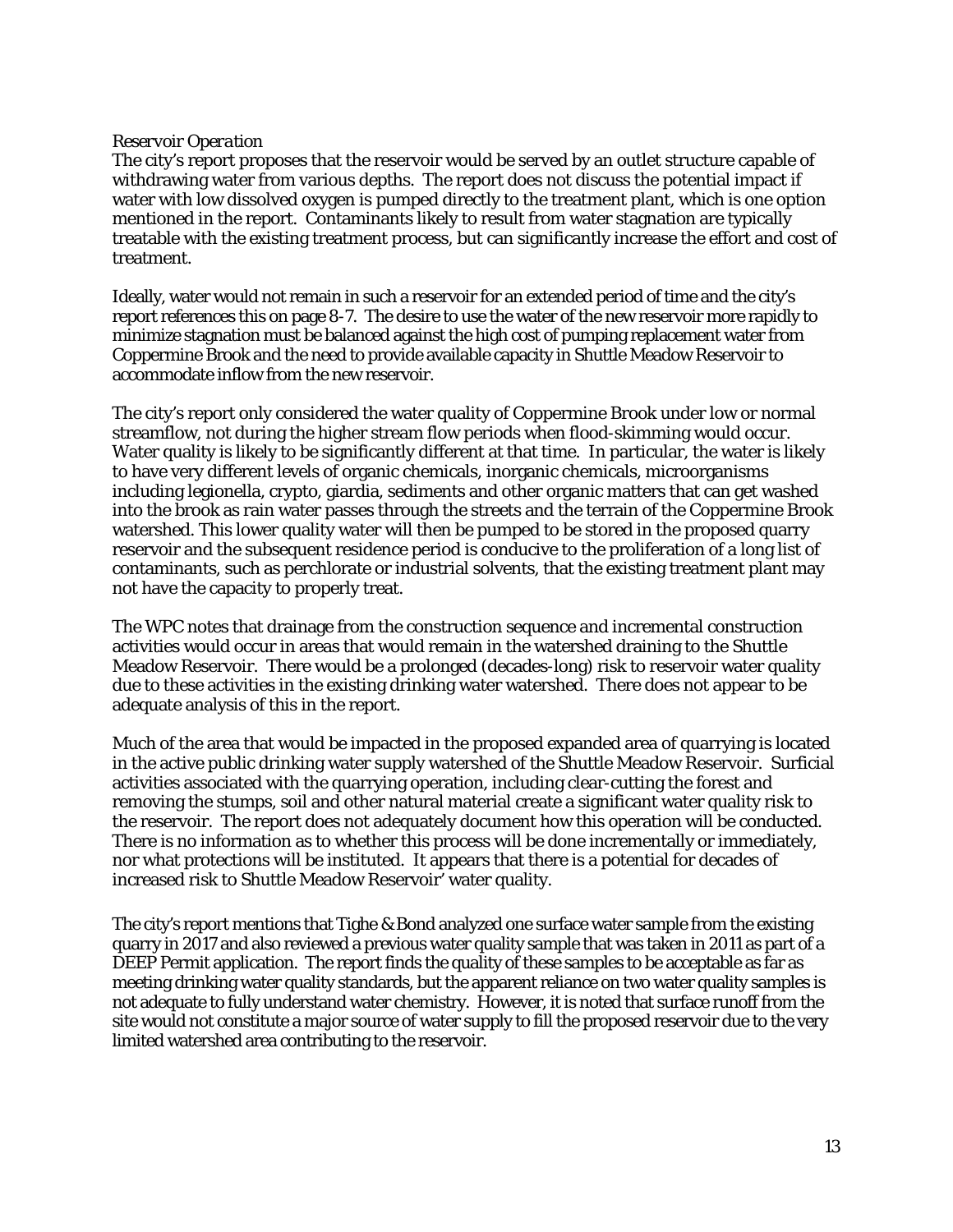The report also does not analyze or discuss the costs of pumping such a large volume of water (2.31 billion gallons) from Coppermine Brook to the site to initially fill the reservoir or the future cost of pumping replacement water. The operational costs could be considerable.

# V. Procedures and steps that are available to minimize environmental impacts from such change of use

PA 16-61 required the report commissioned by the city to include an analysis of the procedures and steps that are available to minimize environmental impacts from the proposed change of use of the proposed quarry site. The report, however, does not do this. The WPC has chosen to organize this section around certain DEEP permitting processes likely to be triggered by the proposed change of use and that are intended to minimize environmental impacts of such activities. Some discussion, such as that regarding individual habitats or species of concern, is better suited to the discussion of Sec. I and can be found there.

Three categories of environmental permits are potentially required from DEEP for the proposed action. These are briefly described in Chapter 11 of the Report.

Page 11-2 of the Report cites a need for the General Permit for the Discharge of Stormwater and Dewatering Wastewaters from Construction Activities. Because quarries fall under the purview of the General Permit for the Discharge of Stormwater Associated with Industrial Activities, based on SIC code, this latter general permit would be required and would replace the need for a Construction Stormwater Permit. Further, because the New Britain Water Department property is contiguous to the existing Tilcon quarry property and would be quarried by the same operator, the Industrial Stormwater General Permit for the existing Tilcon quarry could be amended to cover the new excavation, even recognizing that the new quarry would be physically separate from the existing one. Though a separate Construction Stormwater General Permit will not be needed for the new excavation, Tilcon would have to comply with the requirements of the Construction Stormwater General Permit program within its Industrial Stormwater General Permit and its operations.

Tilcon should contact the U. S. Army Corps of Engineers concerning the need for a Section 404 Permit in connection with the wetland and watercourse impacts of the proposed action. The Corps may interpret the project impacts to be non-jurisdictional because no fill is being deposited in the wetlands and watercourses, but rather they are being excavated. This would be consistent with some previous jurisdictional rulings by the Corps. If the Corps decides it will not regulate the impacts of the proposed action under Section 404, then a Section 401 Water Quality Certification from DEEP would not be required.

A Water Diversion Permit, pursuant to the Connecticut Water Diversion Policy Act, C.G.S. sec. 22a-365 through 22a-378, may be required for the construction of the reservoir because the elimination of wetlands and watercourses at the proposed reservoir site will alter the instantaneous flow of water at that location. As noted in the Report, the Plainville Inland Wetlands and Watercourses Commission would have jurisdiction over wetlands impacts and mitigation/ compensation at the site, as the proposed action is a private activity, not a state or federal action.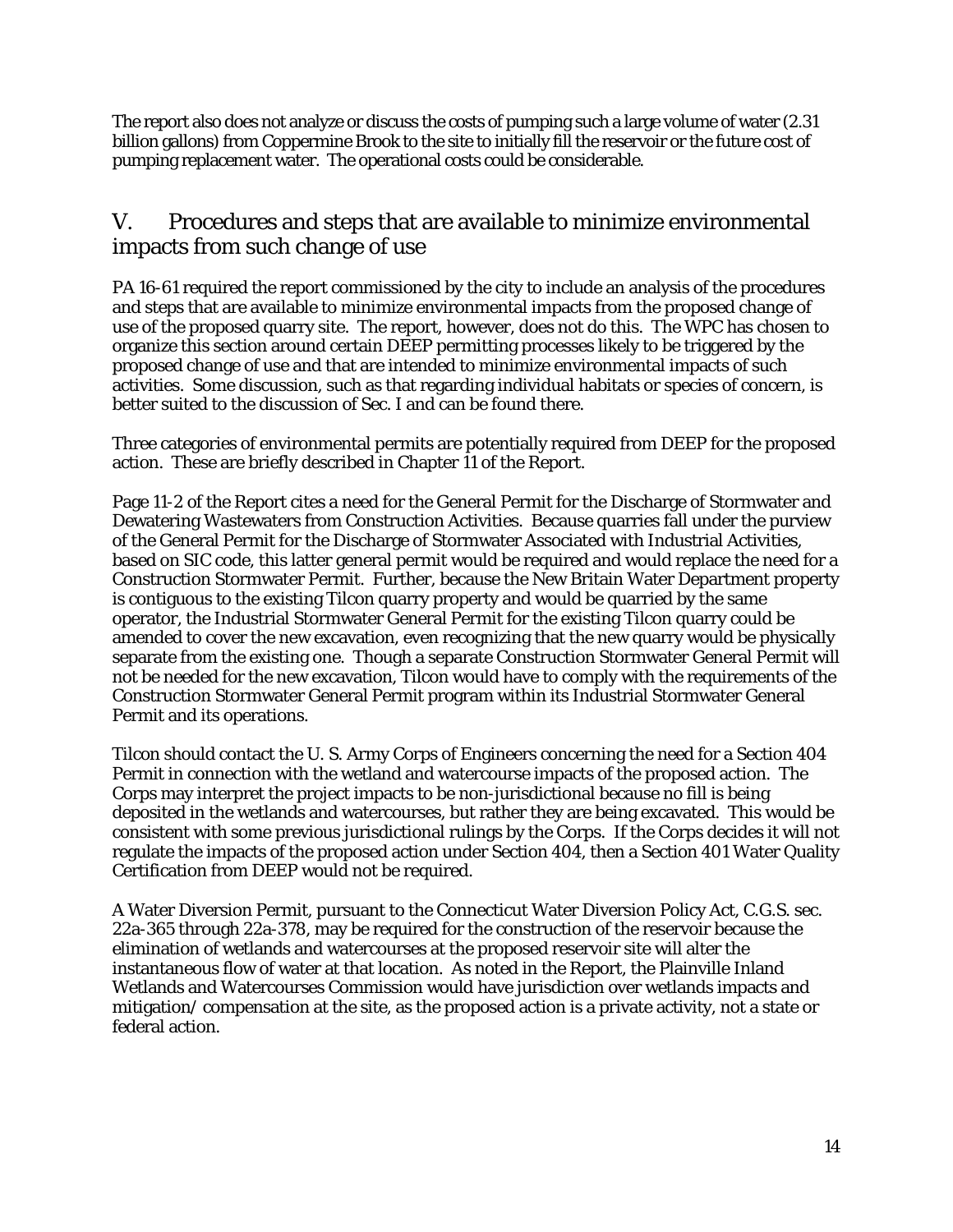# VI. Permits required for such change of use

There are a series of DPH statutory and regulatory reviews that would be required of a proposed new surface water drinking water source. A DPH water company land change in use permit would be required pursuant to CGS Section 25-32. Approval of the new source would be required pursuant to CGS Section 25-33(b). Ancillary facilities would require a regulatory approval pursuant to RCSA Section 19-13-B102(d)(2). Compliance with additional statutes and regulations would need to be established as well, such as Sec. 25-41. *Cemetery not to be within one-half mile of reservoir* and RCSA Section 19-13-B32, *Sanitation of Watersheds*.

In addition to the Water Diversion Permit described in the previous section regarding the elimination of wetlands and watercourses, two additional diversion permits would likely be required due to the proposed reservoir operation. Diversion Permits for consumptive water use would be required both for the flood-skimming operation to fill the proposed storage reservoir with water from Coppermine Brook and, separately, for withdrawals of water from the proposed reservoir once in use.

# Conclusion

PA 16-61 and the report it prompted focused on the potential increase in water storage possible by developing a reservoir in the future. The WPC's review followed the requirements of the Public Act. As discussed in the above review, the WPC finds that the city's report does not substantiate the need for the proposed new reservoir or, in fact, that the proposed reservoir would even be a viable public water storage facility. Based on this review, the WPC finds that the proposal's risks to the current public water system and the environment are significant and the city's report does not make a plausible case for undertaking such an activity and, therefore, does not justify the loss of forest and the ecological, recreational and environmental impacts.

The WPC notes that, if a state agency were to consider undertaking a state or federally funded project comparable to this, it could be subject to two processes that require a broad, rigorous review of the project objectives and potential impacts, both direct and indirect. The first is a requirement for state agencies to determine the extent to which a proposed state action is consistent with the state conservation & development policies plan (State C&D Plan), in accordance per Chapter 279 of the CT General Statutes.

If the proposed action was found to be consistent with the State C&D Plan, a state agency undertaking an action of this magnitude would follow the CT Environmental Policy Act (CEPA) review process, per Chapter 439 of the statutes. A key component of the CEPA process is the establishment of a purpose and need statement for the proposed action. Only with a clear understanding of the underlying purpose and need for an action can other agencies and the public help identify potential alternatives for addressing the need and better inform the agency's decision-making process.

Given that the proposed change of use is not an action of a state agency, neither the State C&D Plan consistency nor CEPA review processes apply. The WPC is not suggesting that statutes be amended to make this particular project or other comparable projects be subject to such review, in part because of procedural issues arising when a state agency cannot reasonably be considered the project sponsor. If state or federal funding is sought in the future, however, such as to assist in developing flood-skimming capacity for Coppermine Brook, it would be too late